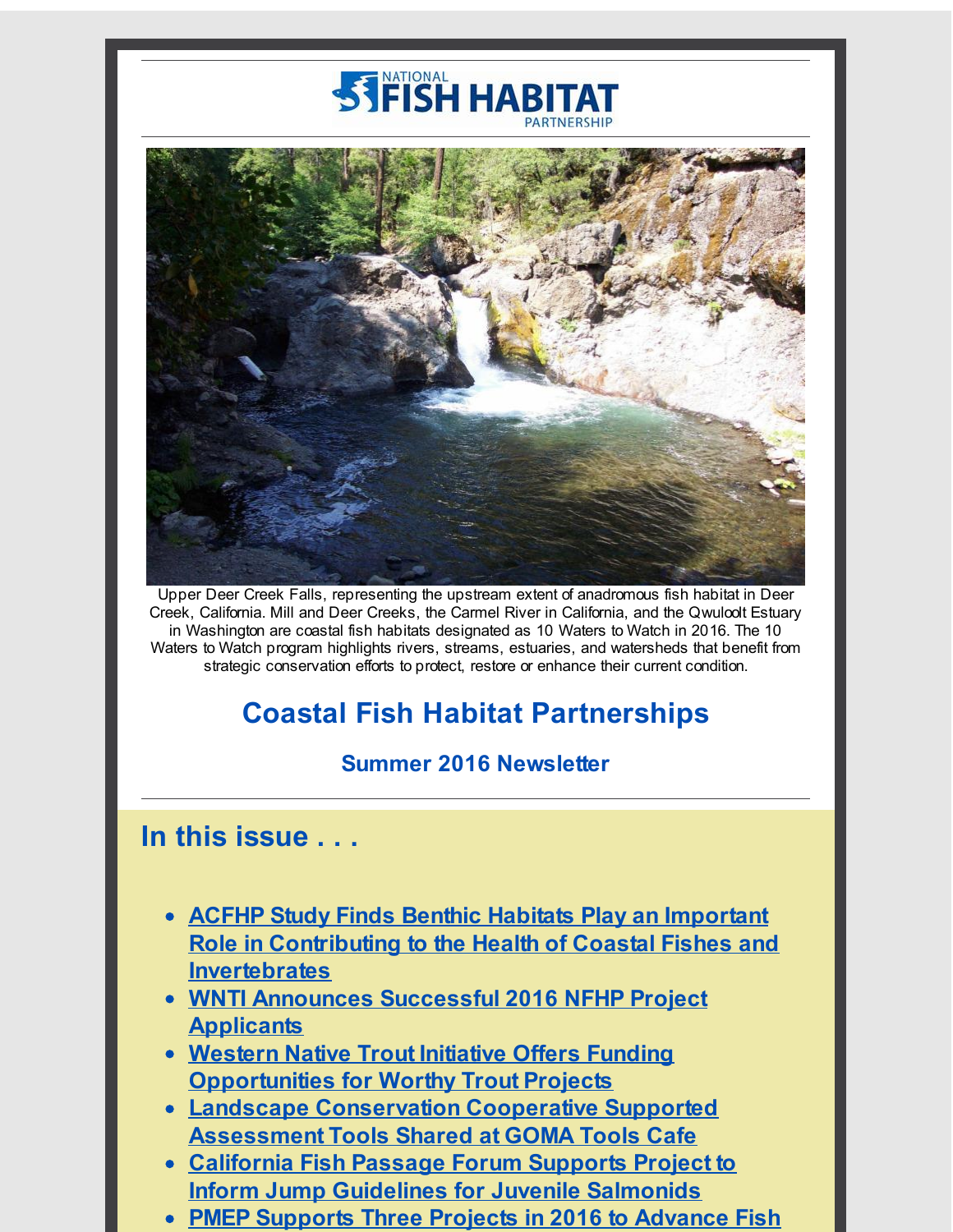### **Habitat in Oregon and [Washington](#page-4-1)**

## <span id="page-1-0"></span>**ACFHP Study Finds Benthic Habitats Play an Important Role in Contributing to the Health of Coastal Fishes and Invertebrates**

The Atlantic Coastal Fish Habitat [Partnership](http://r20.rs6.net/tn.jsp?f=001l9_3qSi6Vn39s9K_Hz_Eu2ekEgiJZIRsqBunjiKag_P6XtDAhRSYVO6zHjTt3wyE73i8OYZd1_u_lZz14d8vv39Pw_0AiiR0vkRR5RYhd1Z47Mc18se6K_y6cSE-MJKpJ0SpsIab5lj3tR9hWLENzGjgvsCLizkfa4xkp38Hef5WSeVs2ykGZuLv4gjzb23E&c=&ch=) (ACFHP) recently published an article in the journal of *BioScience* quantifying the use of benthic habitats by marine fishes and non-stationary invertebrates along the Atlantic coast. The article, titled 'The Importance of Benthic Habitats for Coastal Fisheries' presents the findings of the ACFHP Species-Habitat Matrix, which evaluates the relative importance of coastal, estuarine, and freshwater habitat types in terms of their value to the major life stages of over 100 species. The study evaluated the importance of benthic habitats as a space for shelter, feeding, and breeding by coastal fish and non-stationary invertebrates in four biogeographic regions of the eastern United States: the North Atlantic (Canadian border to Cape Cod), the Mid-Atlantic (Cape Cod to Cape Hatteras), the South Atlantic (Cape Hatteras to Cape Canaveral), and South Florida (Cape Canaveral to Florida Keys).

Key findings and recommendations include:

- The importance of different habitats changed with latitude: soft sediments and riverine systems scored higher in northern regions (North and Mid-Atlantic), and marshes and coral reefs scored higher in the south (South Atlantic and South Florida).
- The ecological importance of soft sediments to fish and invertebrates have been widely undervalued. Increased recognition of the importance of this habitat in environmental assessments is essential because these areas, found in both estuarine and marine waters, are typically used for offshore energy and other development activities.
- Submerged aquatic vegetation was a key nursery habitat coast-wide.
- Species use an average of 2-4 benthic habitats over their life cycle.
- Anthropogenic impacts have altered habitat availability and use, and climate change is causing disturbance.
- When assessing the value of habitats in a particular site, distinct habitats (e.g., submerged aquatic vegetation) should be evaluated and managed as an interconnected ecosystem rather than in isolation.

These results can be used to evaluate trade-offs and develop habitat-management strategies. ACFHP is currently working to create a web-based tool that will allow fishery and habitat managers, scientists, and grassroots organizations to query data in the Species-Habitat Matrix to help determine the impacts of proposed coastal development or habitat restoration activities. The web-based tool should be available in the upcoming months.

The Species-Habitat Matrix was based on the expertise of many scientists along the Atlantic coast, and was spearheaded by a team of authors: Jacob Kritzer (Environmental Defense Fund), Mari-Beth DeLucia (The Nature Conservancy), Emily Greene (Earth Resources Technology, Inc.), Caroly Shumway (Merrimack River Watershed Council), Marek Topolski (Maryland Department of Natural Resources), Jessie Thomas-Blate (American Rivers), Louis Chiarella (National Marine Fisheries Service), Kay Davy (National Marine Fisheries Service), and Kent Smith (Florida Fish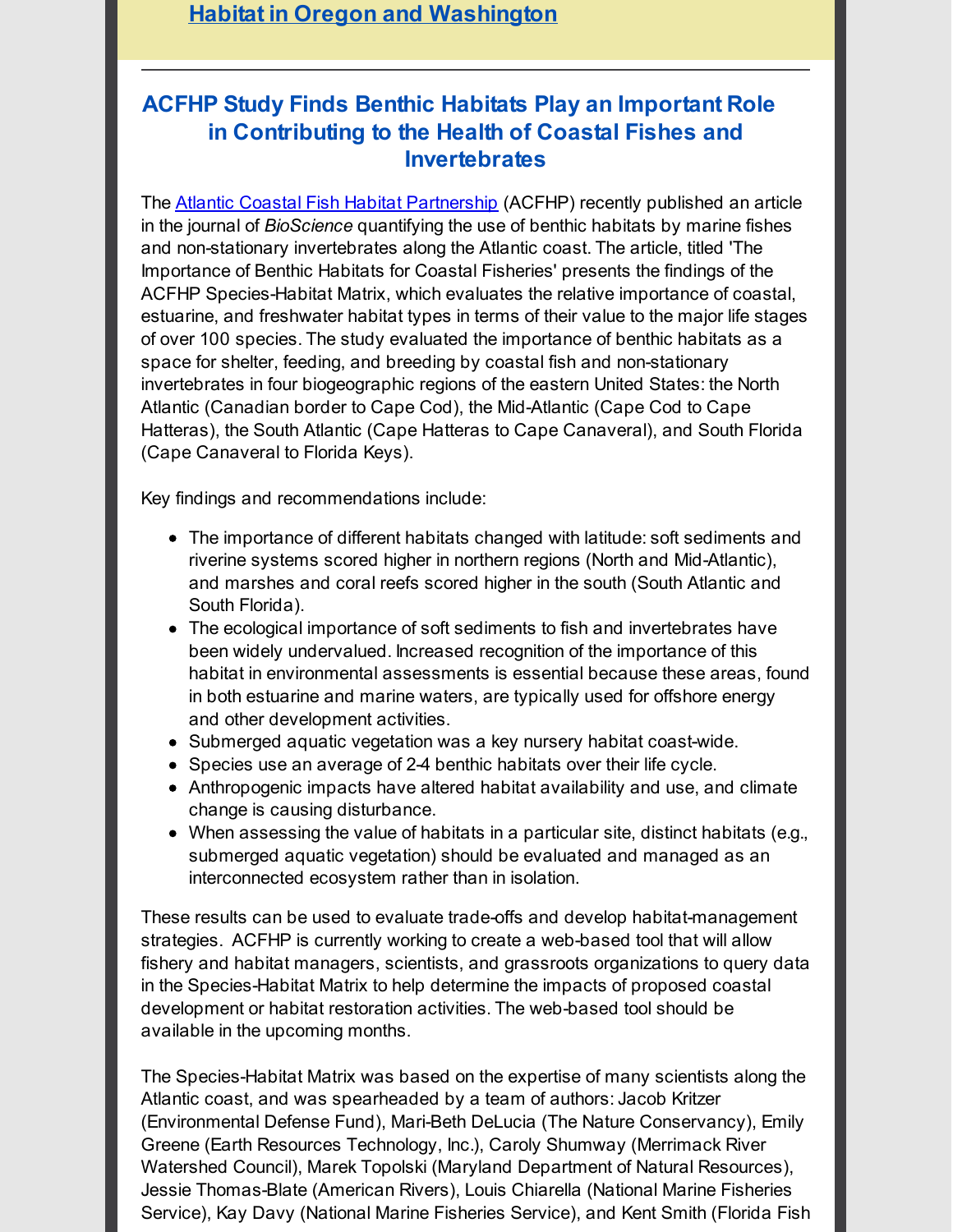and Wildlife Conservation Commission).

Access to the abstract and instructions to download the full article can be found here:

[http://bioscience.oxfordjournals.org/content/early/2016/03/04/biosci.biw014.abstract](http://r20.rs6.net/tn.jsp?f=001l9_3qSi6Vn39s9K_Hz_Eu2ekEgiJZIRsqBunjiKag_P6XtDAhRSYVPOH10l07P634Qhwc2gE6FzREo0Jm5bblascV_PEpZ7_OvcRkxQxi6fFmVyncGhqCGjbc2PMwM1FZAnv19UIQLcwL-pVWYR4iUVb2MhLdxhW7Lxs-NWvVQ8vqt0wPlH4mACs7lPVWgzbtyiAbdZEAoewu7l6RhCk3qiJrQQjcYgDSpoG5jsipBWwBmT5SEV990lSCuA-oZCTCOGriwDjHkk=&c=&ch=).

## <span id="page-2-0"></span>**WNTI Announces Successful 2016 NFHP Project Applicants**

The Western Native Trout Initiative (WNTI) awarded \$214,242 in grant funding for seven community-based projects that benefit native trout species across the western United States. The projects are funded through the National Fish Habitat Action Plan and the U.S. Fish and Wildlife Service.

#### **IDAHO**

Hangman Creek Relict Channel and Floodplain [Reconnection](http://r20.rs6.net/tn.jsp?f=001l9_3qSi6Vn39s9K_Hz_Eu2ekEgiJZIRsqBunjiKag_P6XtDAhRSYVPOH10l07P63cICCyccRspvi37oCsZsBg9-w2N8HIamPs-KrAJArCRC_wu-csOYF1wTEGjYfTA3ghVFVmMuaN9zrS2zETLBnkUTEiZiDlQ7xfDvs-7oCriRpMBF88xRI0cx1p3Omen4izNiEW78wGd_aiOo5ZwidZl04hXypQlLcJ0nY-dDtKuB-YR5D0MaE8les2hjA6zMQ&c=&ch=)

This project supports a large-scale habitat enhancement project to improve rearing habitat for native Redband Trout populations in a watershed within the Coeur d'Alene Tribe reservation. (\$38,447)

Partner organization: Coeur d'Alene Tribe

#### [Connecting](http://r20.rs6.net/tn.jsp?f=001l9_3qSi6Vn39s9K_Hz_Eu2ekEgiJZIRsqBunjiKag_P6XtDAhRSYVPOH10l07P63Pe9FjxD0mnd5CkoL-KYPXoiFdD2f8Q8Ftu9J3fLgAauVMVTkON4V1DyWyCM8jSerkiokU41gxgNK4dIDcHm-UUp5DUIDwGcnl9i7u9QPvnMEST9aXth6yNdDTZcx7bFvf8eF010NOp9oNUvCwydDlv4_5_6J3-wVAOi8ql5zAqnOgqILDRds0ZynLEYFhQBEe6n9d-SJmIw=&c=&ch=) Teton Creek: Green Property Habitat and Stream Flow Restoration

This project re-establishes stream function and habitat connectivity on Teton Creek, one of the last remaining strongholds for Yellowstone Cutthroat Trout in the entire Greater Yellowstone Ecosystem. (\$42,100) Partner organization: Friends of the Teton River

#### **MONTANA**

#### Miners Gulch Stream and Riparian [Restoration](http://r20.rs6.net/tn.jsp?f=001l9_3qSi6Vn39s9K_Hz_Eu2ekEgiJZIRsqBunjiKag_P6XtDAhRSYVPOH10l07P63gW65__Cmp8_tBUa8qGrpdInl5VpnXUlBBXC0XEbVM56uqjVuZwSoCtCSvwwN7r65cKkwC5IOQnFGD_ieyMoX-la1ZFeo0JxYzwZiL43lasL2QMQaX6vi9EGdUS-YZMASgFKwnm5LCdJ2X5l-sGVAFkYT35J0cY5o9ll8WSJu95isZQ_rfdV6gOlLjQcmafvp&c=&ch=) Project

This project restores a degraded stream and floodplain to improve and protect habitat for Bull Trout and Westslope Cutthroat Trout. (\$20,000) Partner organization: Lower Clark Fork Watershed Group

#### Mulherin Fish Screen & Yellowstone Cutthroat Trout [Entrainment](http://r20.rs6.net/tn.jsp?f=001l9_3qSi6Vn39s9K_Hz_Eu2ekEgiJZIRsqBunjiKag_P6XtDAhRSYVPOH10l07P63WRsbeVtUOT60YK-rejAC0UVLIJrwKZLDPYCJgdQZsuCvUq3yiEDusuYt66x-x2PmBgpkgOSl7ub7GNZGmPEd5b3m07Z7dfW066aCW780Azh5xqWwpVzLZMWvghnVUgIDp5Jo8rOAbXFPmNJLgPDsyGckl3xiLSwJqLC8ejUg6LFj9ruCLWYOHRNA8eiAN9CRByjBqygm1q2s181Rzlj4WOpErqFcuWzRnj3vl0PytVpoKO2WbolJyA==&c=&ch=) Prevention

This project installs a Farmers Screen™ on an irrigation diversion on Mulherin Creek, providing fish passage to the Yellowstone River for spawning Yellowstone Cutthroat Trout and their fry. (\$3,000)

Partner organization: Montana Fish, Wildlife & Parks

#### **UTAH**

#### Mill Creek Watershed [Restoration](http://r20.rs6.net/tn.jsp?f=001l9_3qSi6Vn39s9K_Hz_Eu2ekEgiJZIRsqBunjiKag_P6XtDAhRSYVPOH10l07P63YfPSTBs-8YZ9i28IeJAODvxWpsnGmtQODxeC1yBdRrzhticst9eF_pZHBcmyLf6Q_0rB09kvdCV6oIcthRaas800BF3dqzHmF8vsEYMuEnotLm2CCBjKxMybdVQLnZNsFJLnpEKTWl_pSny2BYWrPj_gPzB_hygnoj-b9023IFSWUGtjK2oipDeycXEsAfRd&c=&ch=)

This project supports removal of an abandoned 14-foot high hydroelectric dam and reshaping of the stream above the dam site to allow for fish passage for Bonneville Cutthroat Trout, the Utah State Fish. (\$41,000)

Partner organization: Uinta-Wasatch-Cache National Forest

#### **WASHINGTON**

eDNA-based Assessment of Bull Trout [Distributions:](http://r20.rs6.net/tn.jsp?f=001l9_3qSi6Vn39s9K_Hz_Eu2ekEgiJZIRsqBunjiKag_P6XtDAhRSYVPOH10l07P63O_N14r8h1CFXMquS_Y5oDAawAGWJuNEbiYmqtbSM9sWjNdZJ6kDky2KF5KvLVraF9xNvp8FcGalytwcFXqbNvKw7WOQdtuu26S3vx_tCVgLUYH3aWOfiyTS9fMjaMSU9x8IoPnbP0yVkvB-W8ReUX9uaMQV0HVHH9aXBNo4pvmwONK-TSRNRHTbmj2f7v9xszf104GuHu6811tpVKbYRk-feEcA8LImzhOl0FhSGDYDj5CrfDmWcrjBH11yFXBsSsR6BqnvIig4=&c=&ch=) Wenatchee River Basin

This project will assess the distribution of juvenile Bull Trout, an Endangered Species Act-listed species, in the Wenatchee River Basin using inexpensive, environmental DNA sampling (eDNA). (\$34,695)

Partner organization: Wild Fish Conservancy

#### Swauk Creek Floodplain [Reconnection](http://r20.rs6.net/tn.jsp?f=001l9_3qSi6Vn39s9K_Hz_Eu2ekEgiJZIRsqBunjiKag_P6XtDAhRSYVPOH10l07P63cKBSvH1qa1hWw_CiWyqL4VdZDOGgsr1HlR0laWGSeCTwg6-KdiJIz7ihxj7T9Lgz4grTiVe1fWuWbS5fAjj2yky86o12EQzqsPZEBfOS2l4Y4MAolQ1vKc9Q2GBhsNAHx7mkYtZ7FEatotJCPGVplH1FgGNiaiTsrK78xCYpg1Dkq5DGDwJ5Sr6xvZdvGJEdjIl_zPpR-zw_c0g15qYjeyfAv2x9crWXz8Bx-NIKzM4mA_PZFrXaYA==&c=&ch=) Design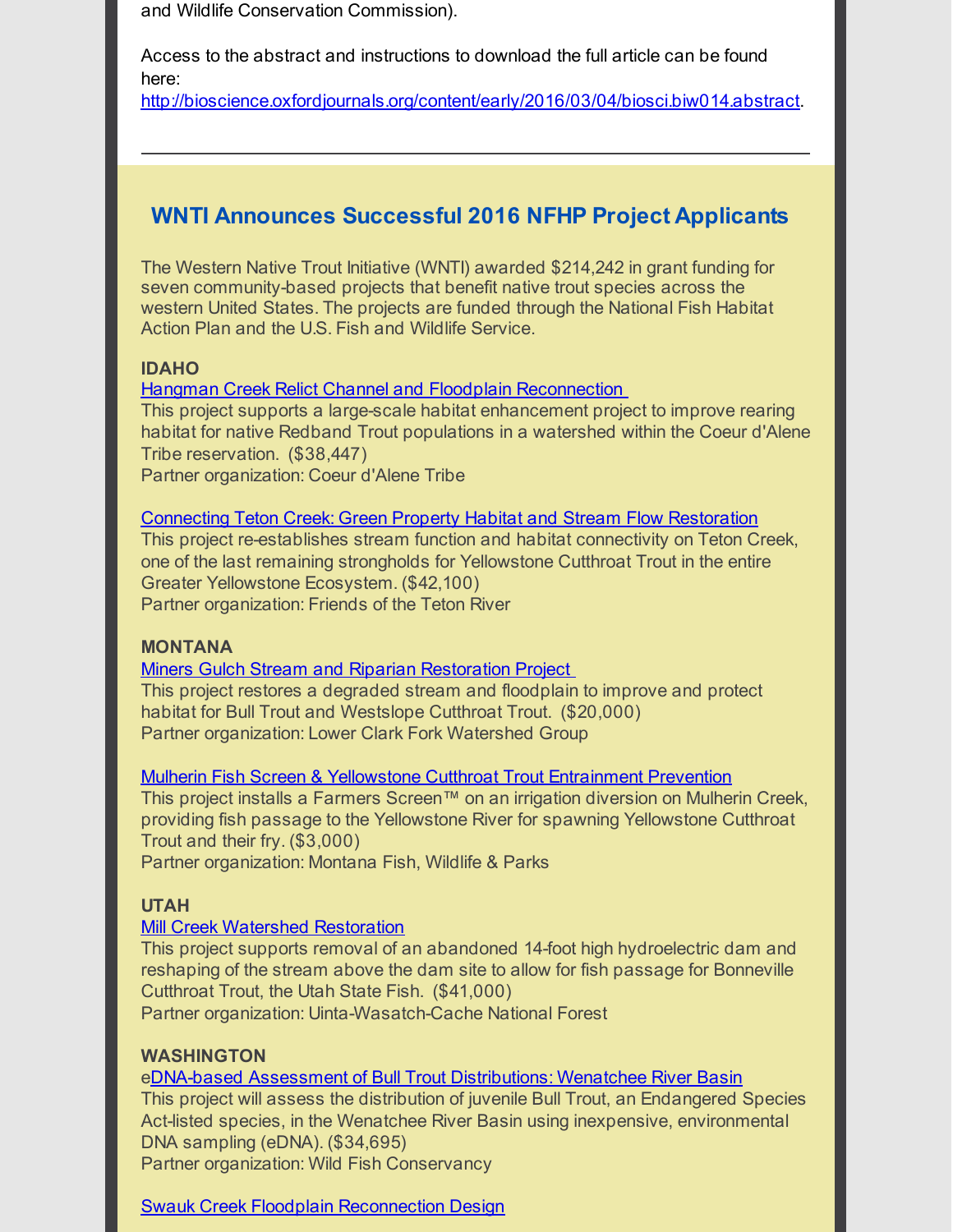This project funds in-stream and floodplain restoration work in conjunction with an adjacent highway project to replace two highway culverts, improving habitat for Westslope Cutthroat Trout, Rainbow Trout, and steelhead in this tributary to the Upper Yakima River. (\$35,000)

Partner organization: Mid-Columbia Fisheries Enhancement Group

In addition to the 2016 project funding provided by WNTI, local groups have contributed additional matching funds totaling \$2.5 million dollars. WNTI is an initiative of the Western Association of Fish and Wildlife Agencies that seeks to cooperatively restore and recover 21 western native trout and char species across their historic range. Since its inception in 2006, WNTI has directed more than \$4 million in federal fish habitat funds leveraged with an additional \$15 million public and private matching dollars for 116 priority native trout conservation projects.



# <span id="page-3-0"></span>**Landscape Conservation Cooperative Supported Assessment Tools Shared at GOMA Tools Café**

The Gulf of Mexico Alliance (GOMA) hosted the first Tools Café at their 2016 Hands On meeting in Baton Rouge, LA where exhibitors had a chance to share online resources with participants. In order to highlight the LCC supported tools presented at the Café, the Southeast Aquatic Resources [Partnership](http://r20.rs6.net/tn.jsp?f=001l9_3qSi6Vn39s9K_Hz_Eu2ekEgiJZIRsqBunjiKag_P6XtDAhRSYVPOH10l07P63gRFBhywu7N0-Xcjr3mbIoYgB0QT9rnMEaA_qlrDlxw-bd6m0Z0o5QKU8uVd50nUbkD4V5rVuFmWy3g5KUgfWbDoAKmT_uGgionn-dRHXv3RJus4NWEbjwg==&c=&ch=) (SARP) and the southeastern Landscape Conservation Cooperatives (LCCs) collaborated to create a user-friendly, 1-page reference document that provides a brief description, along with a list of the developers and a link to each tool. These tools can provide coastal scientists, conservationists and restoration practitioners with valuable information to identify key areas for conservation, restoration and investment. The six tools profiled include: the Mississippi River Basin (MRB)/Gulf Hypoxia Initiative: Precision Conservation Blueprint v1.0, Synthesis of Sea Level Rise and Storm Threshold Data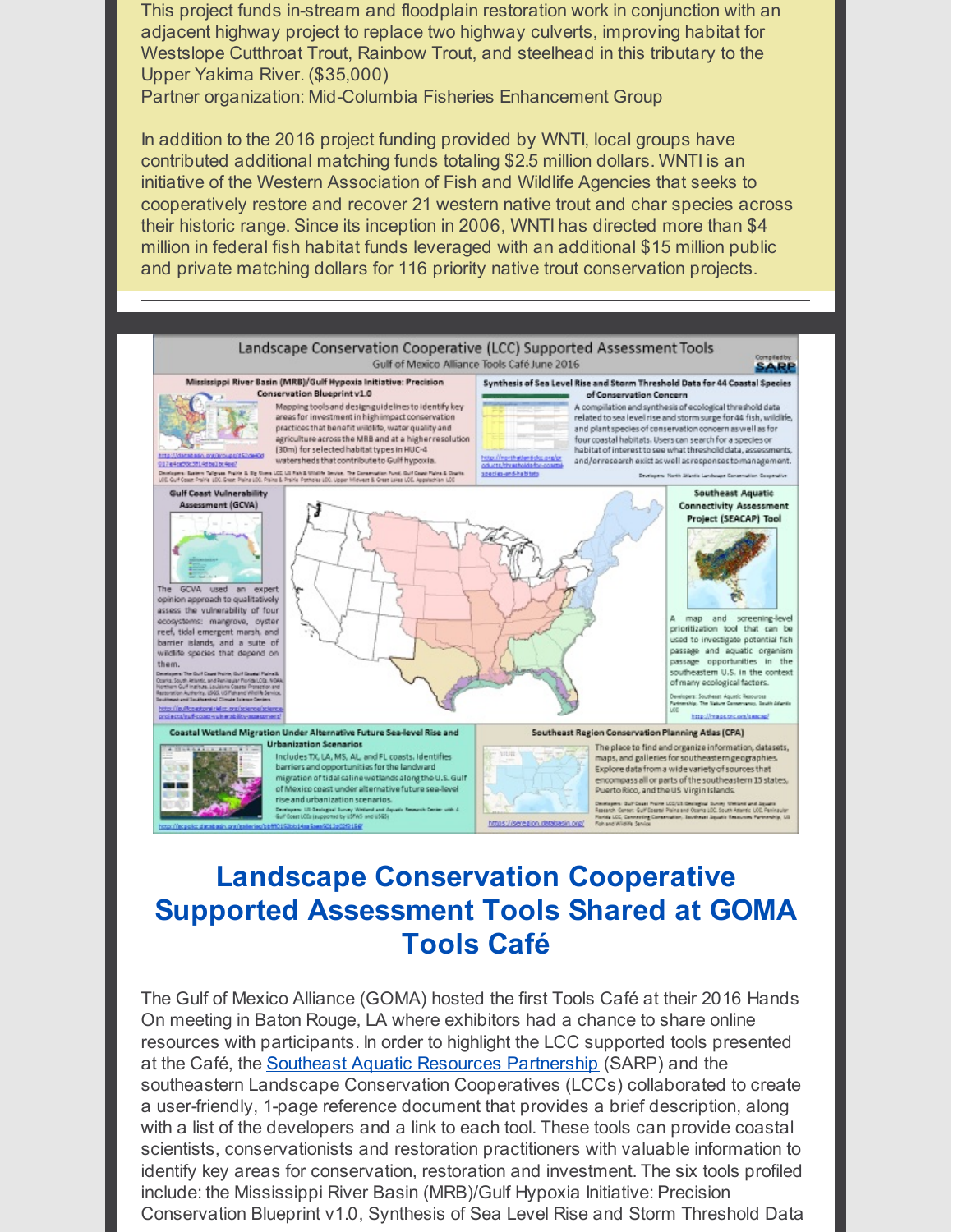for 44 Coastal Species of Conservation Concern, the Gulf Coast Vulnerability Assessment (GCVA), the Southeast Aquatic Connectivity Assessment Project (SEACAP) Tool, Coastal Wetland Migration Under Alternative Future Sea-level Rise and Urbanization Scenarios, and the Southeast Region Conservation Planning Atlas (CPA). [Click](http://r20.rs6.net/tn.jsp?f=001l9_3qSi6Vn39s9K_Hz_Eu2ekEgiJZIRsqBunjiKag_P6XtDAhRSYVPOH10l07P63ipoSs3kPMHupxGvNLGXKqnnEiL4HOaGZtLtdq2EG1ZsNIaaJLj6zWAXAi7cii2xiZO8lSQMi6s11LLgpe8kh7XcORQ0-3g8ipelUdUWWB4t3ssykip1OOiRjY27XsfwipoOHh30fWFtyT7B8QAZg5xwrsG2WujEywc4s3vlhOP7-66_ykigbNKi7jMfCOA6NXHPqJ7MA-zV3WKKqsHZ8rh5GbO2ZrN4TjeRa2hqVlgFuVyXukkovjcL-ncp-r64KWCEYq19iaYDTNY48IJV8pA==&c=&ch=) here to view the assessment tools compilation document.

*The mission of the Gulf of Mexico Alliance is to enhance the ecological and economic health of the Gulf of Mexico through increased regional collaboration. The five U. S. Gulf States (Alabama, Florida, Louisiana, Mississippi, and Texas) face similar challenges and concerns regarding the Gulf Coast and its waters. GOMA relies on a diverse set of partners to forward conservation in the Gulf of Mexico.*



Examples of culvert fish-passage barrier conditions (Powers and Osborn 1985).

# <span id="page-4-0"></span>**California Fish Passage Forum Supports Project to Inform Jump Guidelines for Juvenile Salmonids**

To successfully negotiate a culvert, salmon must be able to enter the culvert, travel the length of the culvert, leave the culvert, and travel further upstream to a resting area. However, if there is excessive flow velocity, not enough water in the culvert, a blockage in the culvert that prevents the fish from moving through, or anything that prevents fish from entering the culvert, then the culvert becomes a barrier to fish passage.

State of California and federal jump height requirements have been different for many years because of insufficient information on the swimming and leaping abilities of juvenile salmonids. As a result, coordination between agencies and fish passage project applicants and development of economical and efficient fish passage designs has been hampered. The California Fish Passage Forum is supporting a project that will inform development of baseline performance data to streamline coordination and design efforts. The project will be conducted at the Warm Springs Fish Hatchery in Geyserville, California in partnership with NOAA.

Stay tuned for the results!



<span id="page-4-1"></span>**PMEP Supports Three Projects in 2016 to Advance Fish Habitat in Washington and Oregon**

**The Pacific Marine and Estuarine Fish**

**Habitat Partnership is supporting three projects in Oregon and Washington in 2016:**